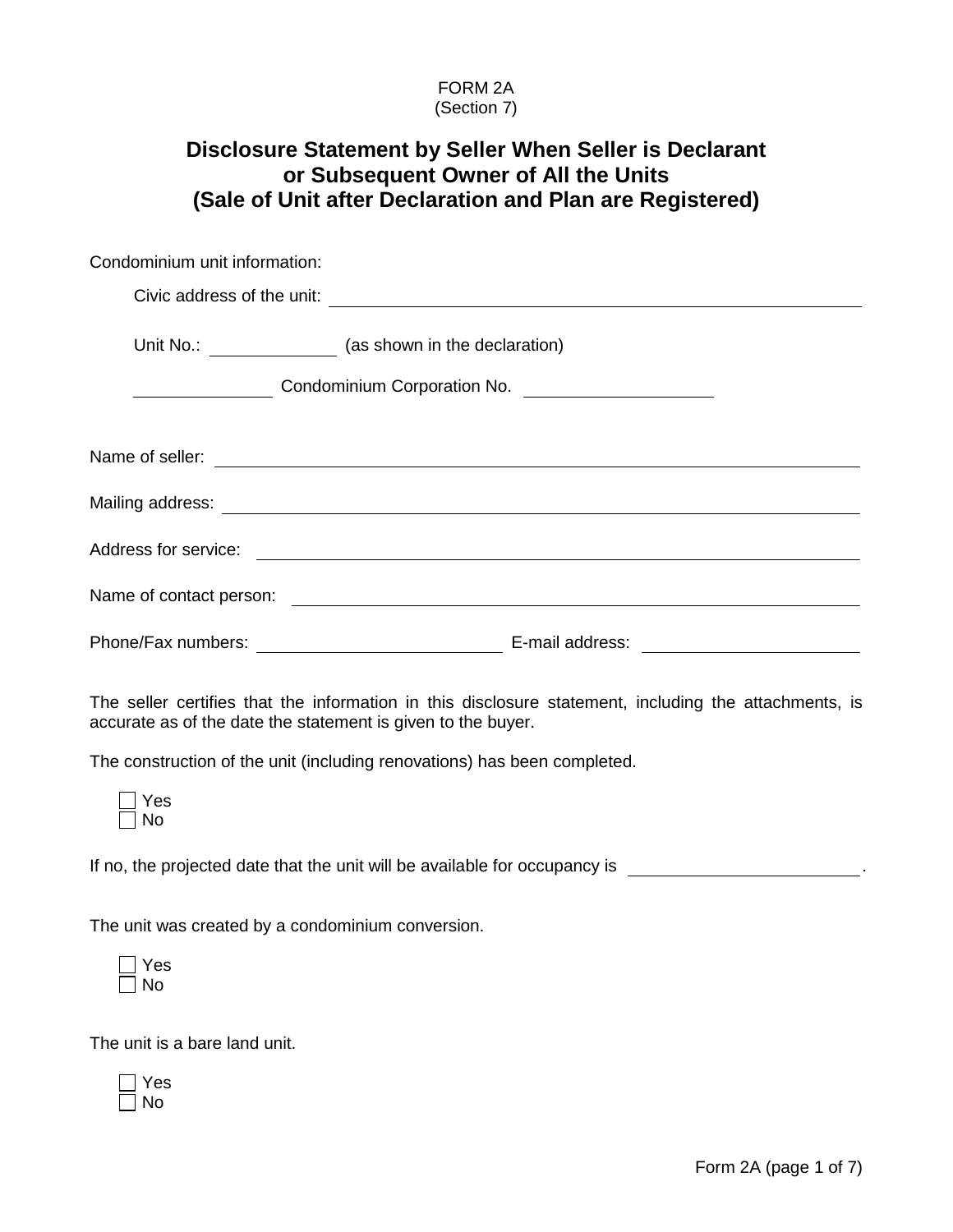The construction of the building on the bare land unit (including renovations) has been completed.

Yes  $\Box$  No

If no, the projected date that the building will be available for occupancy is

If any amenity has not been completed, list the amenity and indicate its projected completion date:

The unit owner has or will have the use of  $\rule{1em}{0.15mm}$  parking spaces at the following location(s):

Parking for the unit will be available for use on  $\blacksquare$ 

List any parts of the common elements that the unit owner is not or will not be entitled to use:

List any improvements to the unit or the common elements that the unit owner is or will be responsible for maintaining:

The unit owner's percentage share of the common expenses is  $\%$ .

The unit owner's current contribution to common expenses is \$ per ...

The unit owner's current contribution to reserve fund is \$ per ...

A reserve fund study has been done.

 $\Box$  Yes and a copy of the most recent study or summary or any update to either is attached.  $\Box$  No

**Note:** Section 50 of *The Condominium Act* requires a reserve fund study to be conducted on a condominium conversion or on a delayed sale of a unit.

The unit owner's percentage share of voting rights is  $\%$ .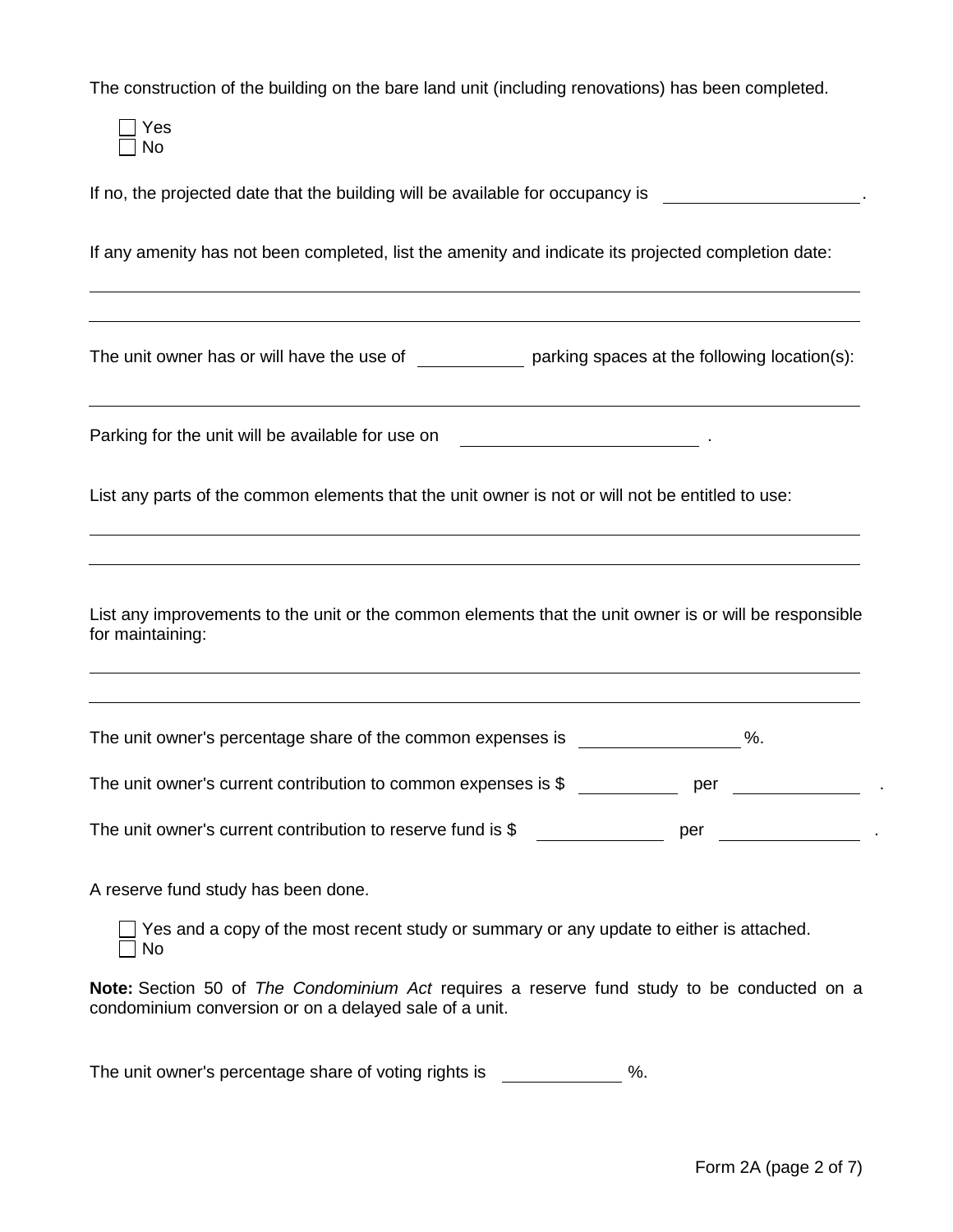The seller intends to rent or lease one or more of the units.



If yes, complete the following:

|        |          |       | % of<br>Voting rights | % Share of |
|--------|----------|-------|-----------------------|------------|
| Unit # | Location | Use   |                       | common     |
|        |          |       |                       | expenses   |
|        |          |       |                       |            |
|        |          |       |                       |            |
|        |          |       |                       |            |
|        |          |       |                       |            |
|        |          | Total |                       |            |

The seller intends to market units in blocks to investors.

 $\Box$  Yes No

If yes, complete the following:

|        |          |       | % of<br>Voting rights | % Share of |
|--------|----------|-------|-----------------------|------------|
| Unit # | Location | Use   |                       | common     |
|        |          |       |                       | expenses   |
|        |          |       |                       |            |
|        |          |       |                       |            |
|        |          |       |                       |            |
|        |          |       |                       |            |
|        |          | Total |                       |            |

Select whichever of the following is applicable before signing this disclosure document:

 $\Box$  I am the seller.

 $\Box$  I have the authority to sign this disclosure statement on behalf of the seller.

signature of seller or authorized individual date

(print name and title of person who signed)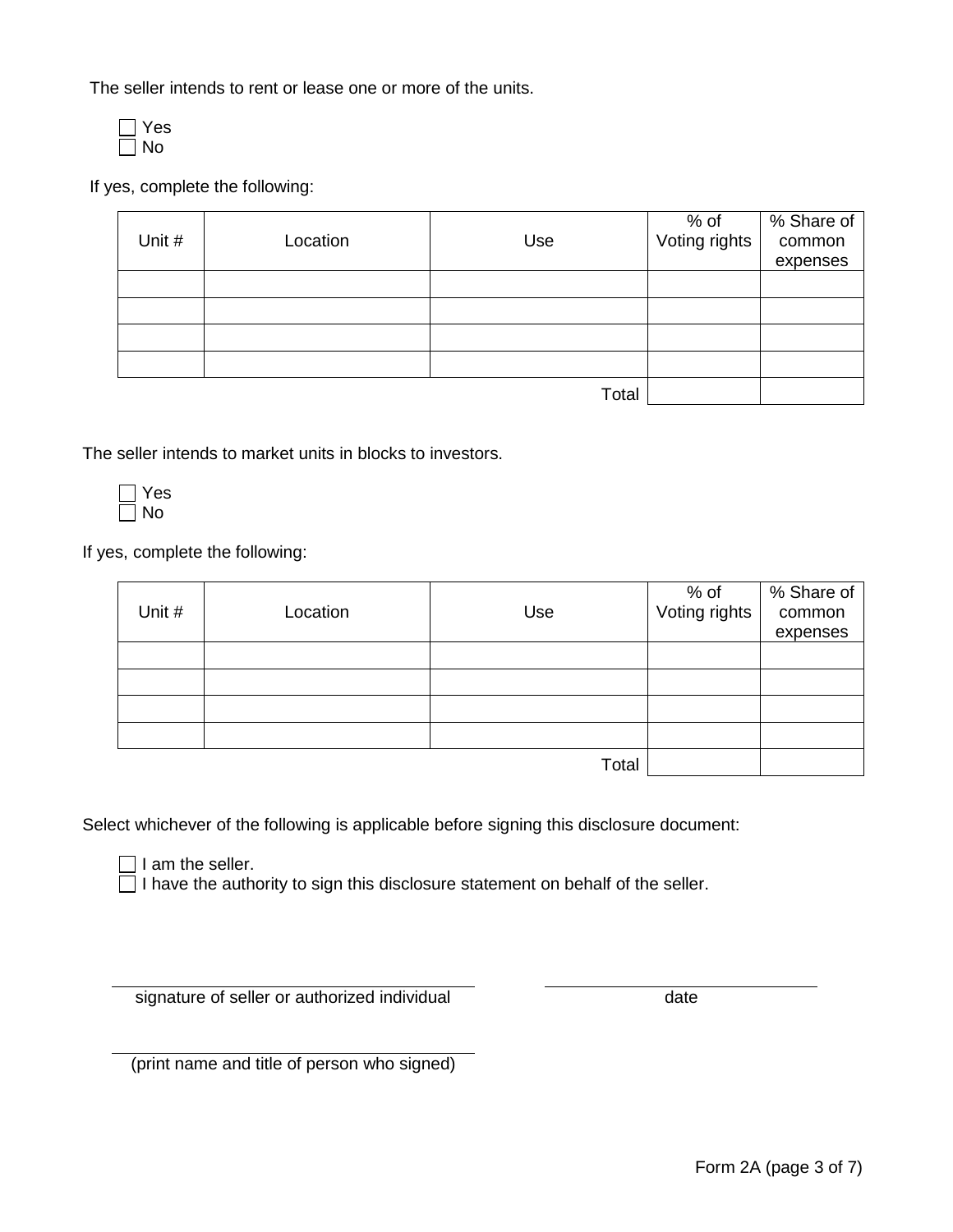The following information is attached:

The unit is subject to a **residential tenancy agreement** or a **commercial lease**. See Schedule A for additional information.

The condominium corporation has asked unit owners for **written consent about a specified matter(s)**. See Schedule B for additional information.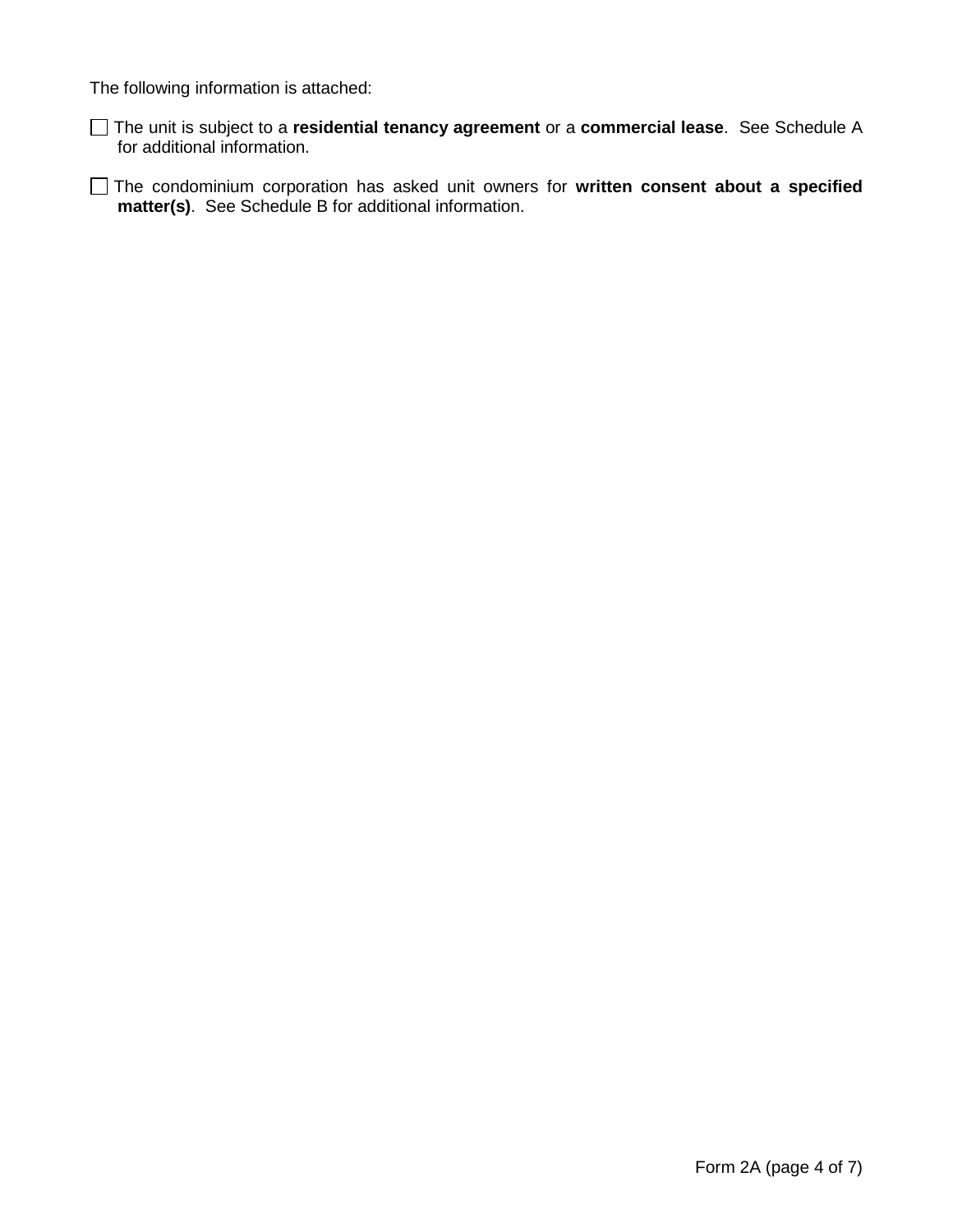## *Schedule A — Residential Tenancy Agreements and Commercial Leases*

| Condominium unit information:                                                                                                                                                                                                                                                |
|------------------------------------------------------------------------------------------------------------------------------------------------------------------------------------------------------------------------------------------------------------------------------|
| Civic address of the unit:                                                                                                                                                                                                                                                   |
| Unit No.: _______________ (as shown in the declaration)                                                                                                                                                                                                                      |
| Condominium Corporation No. [1994] Condominium Corporation No.                                                                                                                                                                                                               |
| <b>Residential Tenancy Agreement</b>                                                                                                                                                                                                                                         |
| The unit is occupied by a tenant under a residential tenancy agreement.                                                                                                                                                                                                      |
| Yes<br>No                                                                                                                                                                                                                                                                    |
| If yes, the tenancy agreement is                                                                                                                                                                                                                                             |
| $\Box$ periodic (e.g., month-to-month)<br>□ fixed-term expiring on <u>entitled</u> the state of the state of the state of the state of the state of the state of                                                                                                             |
| The monthly rent payable under the tenancy agreement is $\frac{1}{2}$ _______________.                                                                                                                                                                                       |
| The tenant has the right to continue to occupy the rental unit under subsection 30(1) of The<br>Condominium Act.                                                                                                                                                             |
| Yes<br>No                                                                                                                                                                                                                                                                    |
| time the tenant will be entitled to continue to occupy the rental unit is _________________________.                                                                                                                                                                         |
| The unit was previously occupied by a tenant who currently has a right of first refusal to re-rent the<br>unit.                                                                                                                                                              |
| Yes<br>No                                                                                                                                                                                                                                                                    |
| and the approximate length of<br>If yes, the date the tenancy began was<br>time the holder of the right of first refusal who exercises that right would be entitled to occupy the rental<br>unit under subsection 30(2) of The Condominium Act is _________________________. |
| The monthly rent, if known, that would be payable if the right is exercised is \$                                                                                                                                                                                            |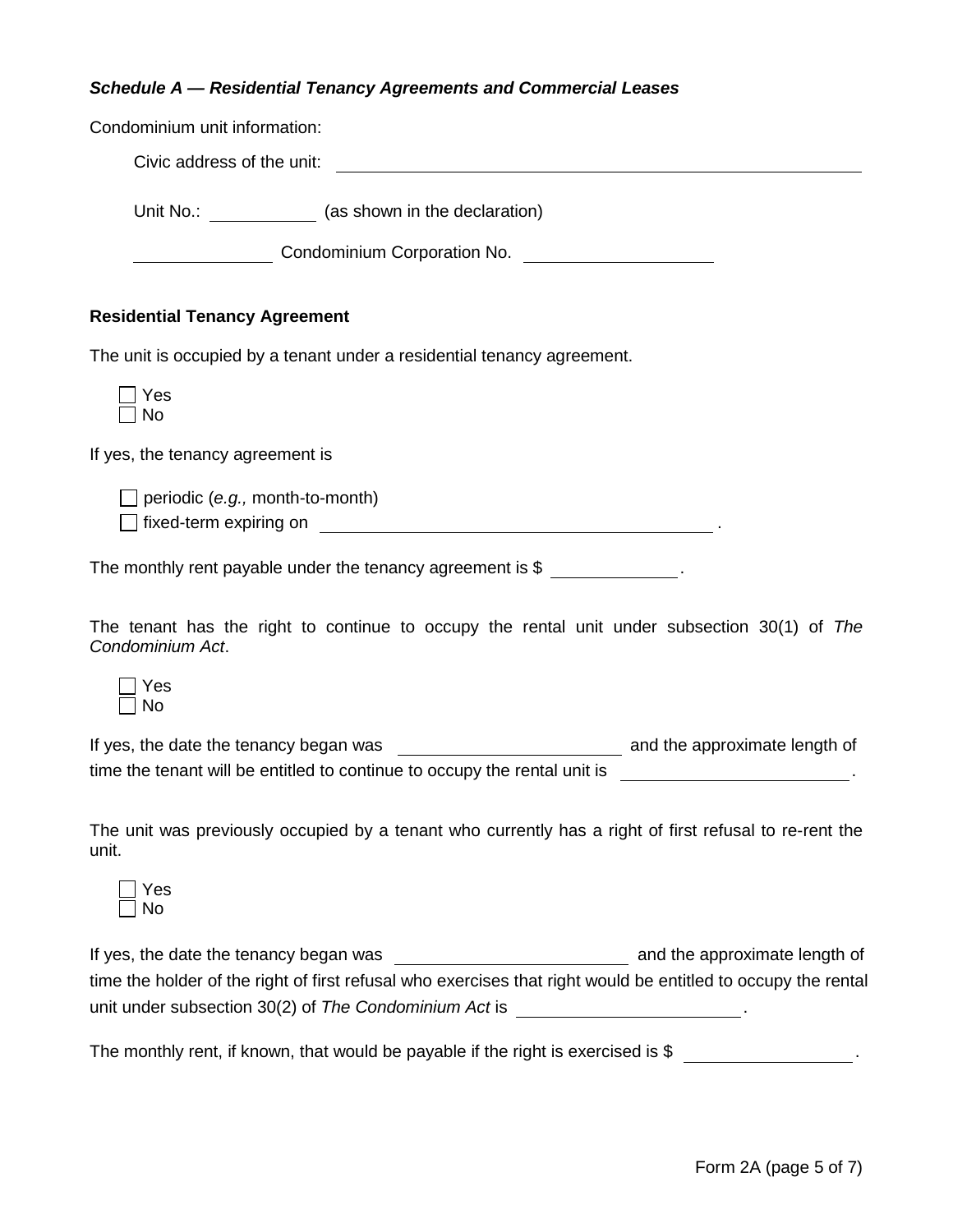## **Commercial Lease**

The unit is subject to a commercial lease.



If yes, give details of the lease, including the name of lessee, amount of rent payable, term of the lease and any right of renewal:

signature of seller or authorized individual date

(print name and title of person who signed)